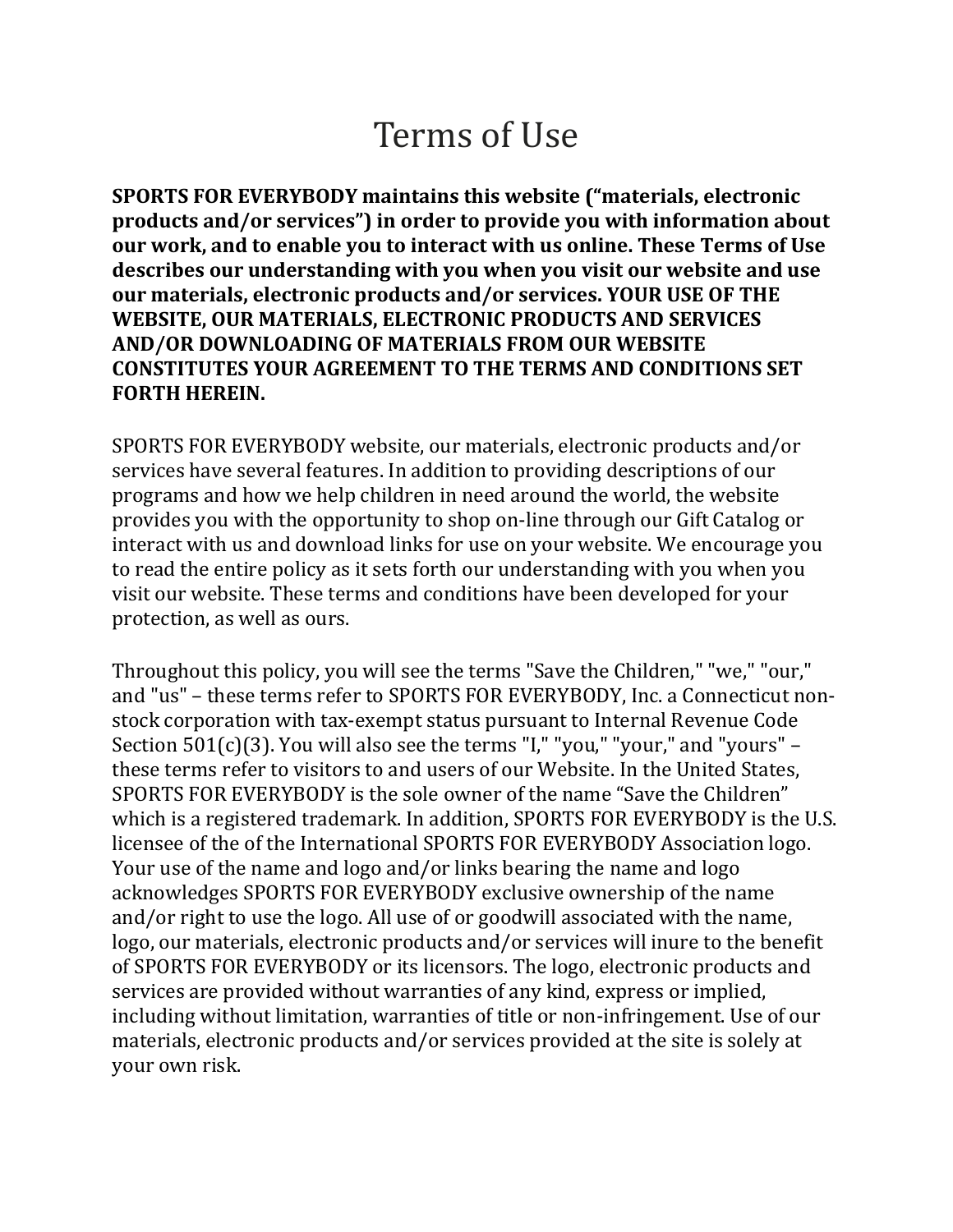### 1. LINKING TO THE SPORTS FOR EVERYBODYWEBSITE AND USE OF WEBSITE MATERIALS, NAME AND LOGO, AND TECHNOLOGY

SPORTS FOR EVERYBODY appreciates informational and educational uses of the SPORTS FOR EVERYBODY website, our materials, electronic products and/or services, including our name and logo. However, there are limits on the uses, including the use of the name and logo and the links bearing the name and/or logo.

PLEASE BE AWARE: by copying and/or downloading material from the SPORTS FOR EVERYBODY website, including our name and logo, links bearing our name and the logo and/or using our electronic products and/or services you agree to the terms and conditions set forth in these Terms of Use and any terms and conditions that may be outlined elsewhere on our website. Without limiting any other terms or conditions, the permission to use the SPORTS FOR EVERYBODY website, materials, electronic products and/or services, including our name and logo and/or links bearing our name and logo, is subject to the following:

a) Use of the name and logo or links bearing the name and logo may not indicate or create an impression that SPORTS FOR EVERYBODY endorses, approves, sponsors or is affiliated with your products, goods, services or your website.

b) Your use of the name and logo or links bearing the name and logo may not indicate or create an impression that SPORTS FOR EVERYBODY will benefit from the sale of any good or service.

c) Links bearing the name and logo may only be used for the purpose of linking to the SPORTS FOR EVERYBODY website as designated within the link.

d) The links bearing the name and logo will always be active links.

e) The name and logo and/or link bearing the name and logo may not be combined with any other graphic elements; nor may they be altered in any manner including size, proportions, font, design, arrangement, colors or elements; nor may they be animated, morphed or otherwise distorted in perspective or appearance.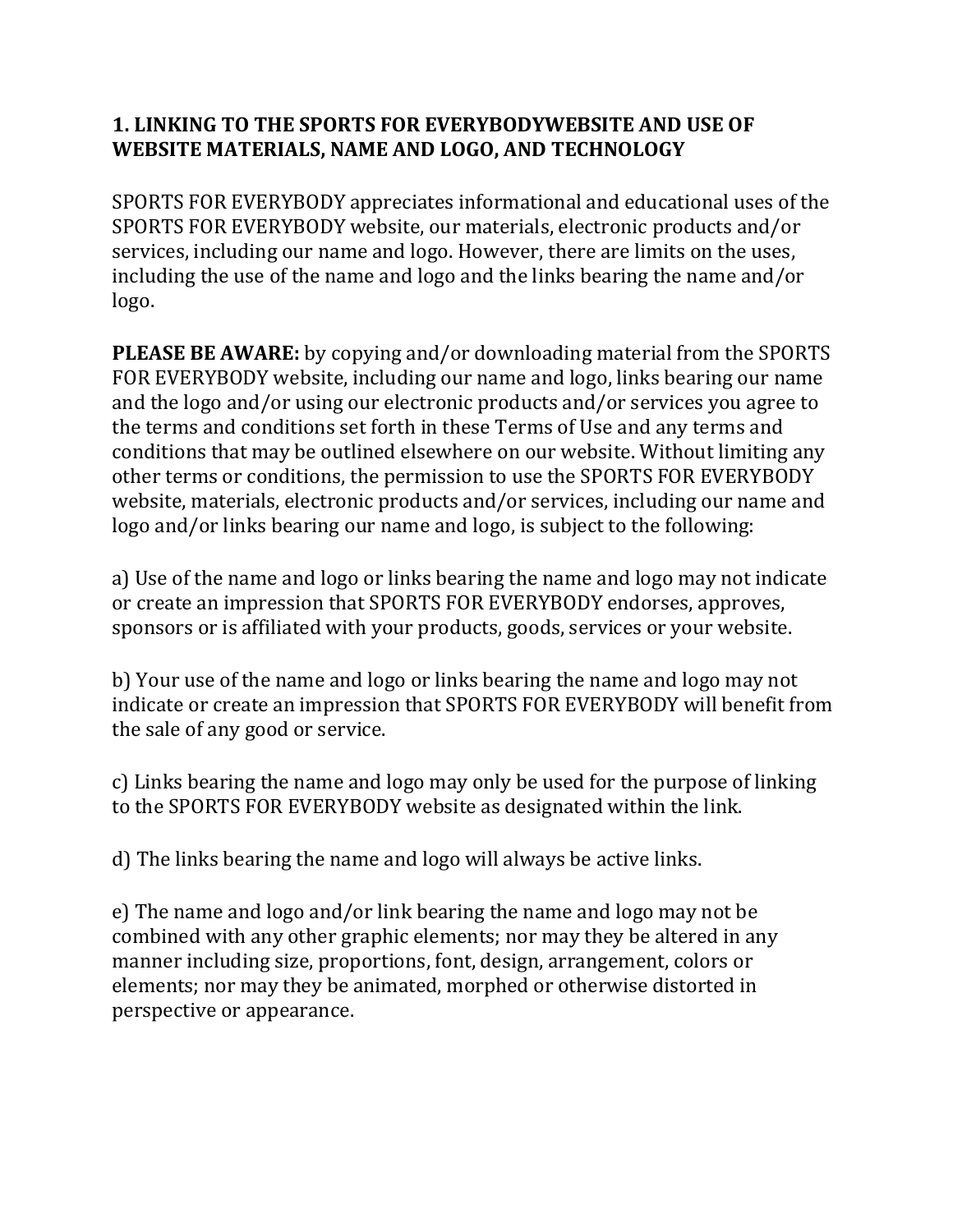f) The name and logo and/or link bearing the name and logo may not appear more prominently than your personal, company, product or service website name.

g) You will not transfer, assign, sell, reproduce, distribute or otherwise exploit the name and logo or your link to us.

h) The SPORTS FOR EVERYBODY name and logo and/or link bearing the name and logo may not appear on any pages of any websites that include content or advertising for alcoholic beverages, tobacco, pornography, religious material, partisan material, political material or firearms.

i) Appropriate action by SPORTS FOR EVERYBODY may include, but is not limited to, the revocation of the right to use the name and logo and/or any links bearing the name and logo, in which event you agree to remove the name and logo and/or the links bearing the name and logo within 2 business days of notice of revocation.

It is improper, and may be a violation of law, for you to post or download and distribute any material that you do not own or for which you do not have permission to use. PLEASE BE AWARE: violation of someone's copyright, trademark, or other intellectual property rights may subject you to civil and/or criminal penalties.

## 2. INAPPROPRIATE USE OF SPORTS FOR EVERYBODY MATERIALS, ELECTRONIC PRODUCTS AND SERVICES AND/OR TECHNOLOGY

It is inappropriate to use SPORTS FOR EVERYBODY website, our materials, including the SPORTS FOR EVERYBODY name and logo, electronic products and/or services for illegal, inappropriate, or obscene purposes, or in support of such activities.

We define these terms as follows:

"Illegal activities" are those that violate laws, regulations and/or private agreements, including federal or state laws governing charitable activities, copyright laws, trademark laws, license agreements or other intellectual property rights.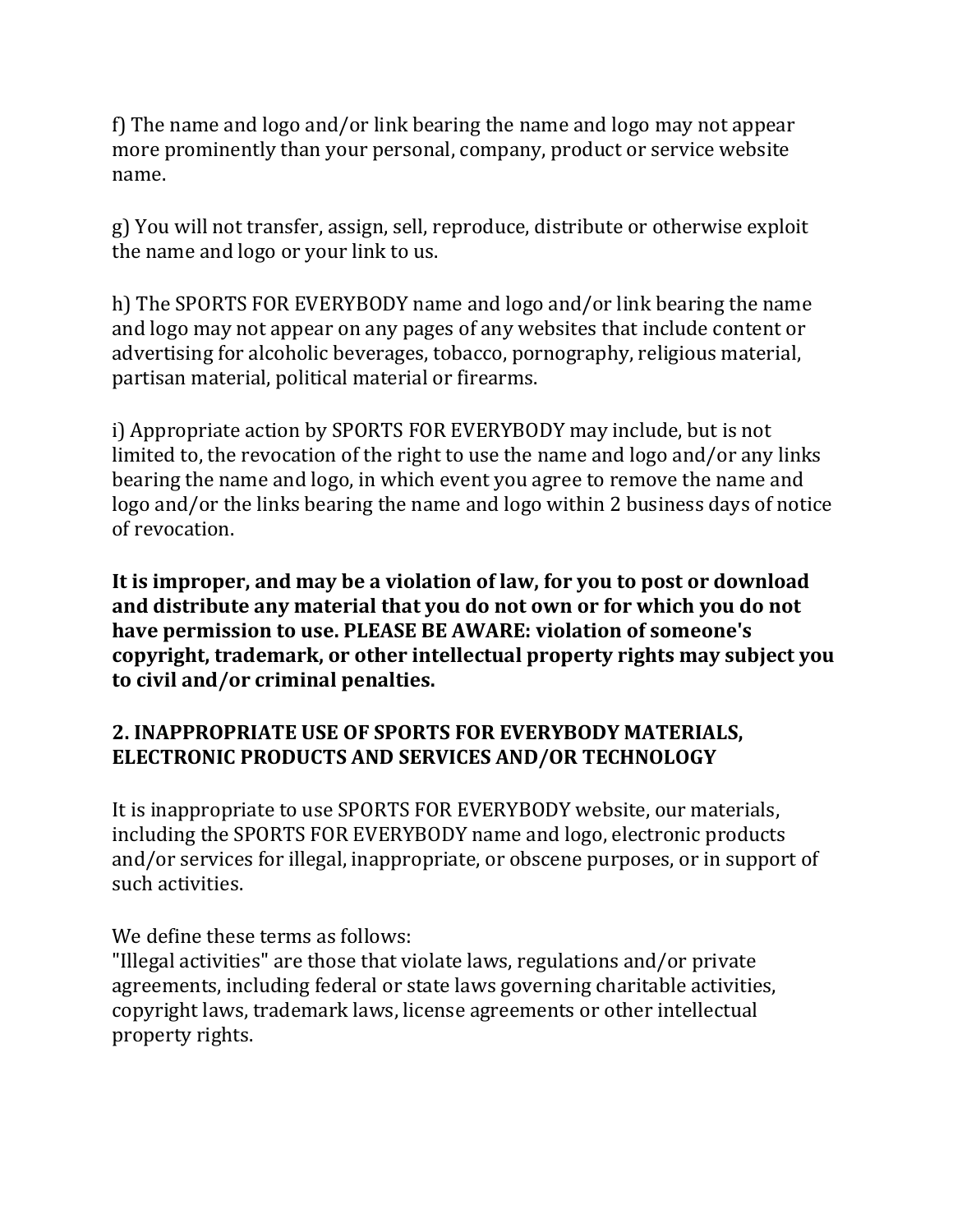"Inappropriate uses" are any uses other than as permitted by these Terms of Use, or as may be permitted elsewhere on our website.

"Obscene activities" are those that violate generally accepted social standards for use of this type of material or technology. PLEASE BE AWARE: SPORTS FOR EVERYBODY may seek appropriate action to terminate any uses of our material, electronic products and/or services including, but not limited to the name and logo and links bearing our name and logo, in the event we, in our sole discretion, determine that your use does not conform to any of the conditions of these Terms of Use or as provided elsewhere on our website; infringes any intellectual property or other rights of SPORTS FOR EVERYBODY or a third party; adversely affects SPORTS FOR EVERYBODY image, reputation and/or our products, services or programs; violates any applicable law, regulation or ordinance; and/or, is a prohibited activity.

Listed below are some, but not all, prohibited activities that may result in action by Save the Children:

a) Posting, transmitting, or facilitating in the promotion of illegal content through our website or electronic products and services.

b) Using our website, our material, electronic products and/or services to harass, threaten, embarrass, or do anything else to another visitor or third party that is unwanted.

c) Transmitting or facilitating distribution of content that is untrue, threatening, harassing, abusive, racially or ethnically offensive, vulgar, sexually explicit, obscene, defamatory, or objectionable.

d) Using the name and logo or links bearing the name and logo on websites which SPORTS FOR EVERYBODY finds, in its sole discretion, to be objectionable or which includes obscene, violent, intolerant, tasteless, denigrating or sexually oriented content or materials.

e) Disrupting the flow of any chat areas with vulgar language, abusiveness, or other conduct that may disrupt normal activities.

f) Pretending to be anyone whom you are not. You may not impersonate SPORTS FOR EVERYBODY staff, or anyone else.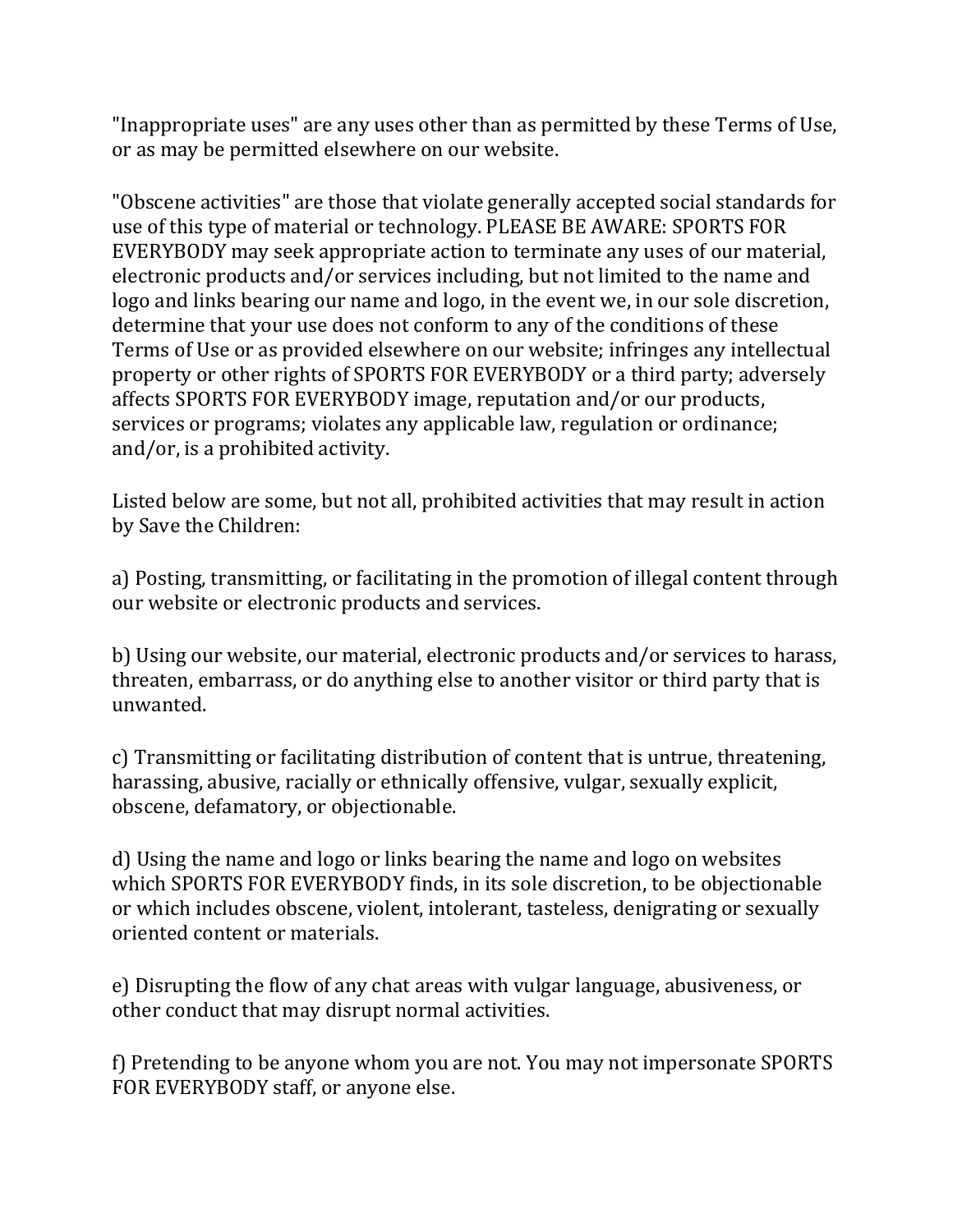g) Attempting to get a password, other account information, or other private information from others, or harvest e-mail addresses or other information.

h) Posting any unsolicited content or designs, including advertising and promotional materials, at our website.

### 3. MISCELLANEOUS

a) SPORTS FOR EVERYBODY reserves the right to make any change to the information and/or license provided herein at any time for any reason. You acknowledge and agree that you are responsible for keeping up with any such changes.

b) Federal and Connecticut state law shall govern this agreement.

#### 4. WARRANTY DISCLAIMER

YOU EXPRESSLY AGREE THAT USE OF THE SITE IS AT YOUR SOLE RISK AND YOU ASSUME ALL RISK. THE SITE IS PROVIDED ON AN "AS AVAILABLE," "AS IS" BASIS. TO THE MAXIMUM EXTENT PERMITTED BY LAW, SPORTS FOR EVERYBODYAND ITS LICENSORS DISCLAIM ALL WARRANTIES WITH RESPECT TO THE SITE, INCLUDING, BUT NOT LIMITED TO, THE IMPLIED WARRANTIES OF NON-INFRINGEMENT, TITLE, MERCHANTABILITY, QUIET ENJOYMENT, QUALITY OF INFORMATION, AND FITNESS FOR A PARTICULAR PURPOSE. SPORTS FOR EVERYBODYDOES NOT WARRANT THAT THE SITE WILL MEET YOUR REQUIREMENTS, OR THAT THE OPERATION OF THE SITE WILL BE UNINTERRUPTED OR ERROR-FREE, OR THAT DEFECTS IN THE SITE WILL BE CORRECTED. YOU SPECIFICALLY ACKNOWLEDGE THAT SPORTS FOR EVERYBODYIS NOT LIABLE FOR THE DEFAMATORY, OFFENSIVE OR ILLEGAL CONDUCT OF OTHER USERS OR THIRD PARTIES AND THAT THE RISK OF INJURY FROM THE FOREGOING RESTS ENTIRELY WITH YOU.

#### 5. LIMITATION OF LIABILITY

TO THE MAXIMUM EXTENT PERMITTED BY LAW, IN NO EVENT WILL SPORTS FOR EVERYBODYOR ITS SUPPLIERS/LICENSORS BE LIABLE TO YOU OR ANY THIRD PARTY FOR ANY DIRECT, SPECIAL, INCIDENTAL, CONSEQUENTIAL, PUNITIVE, OR INDIRECT DAMAGES (WHETHER IN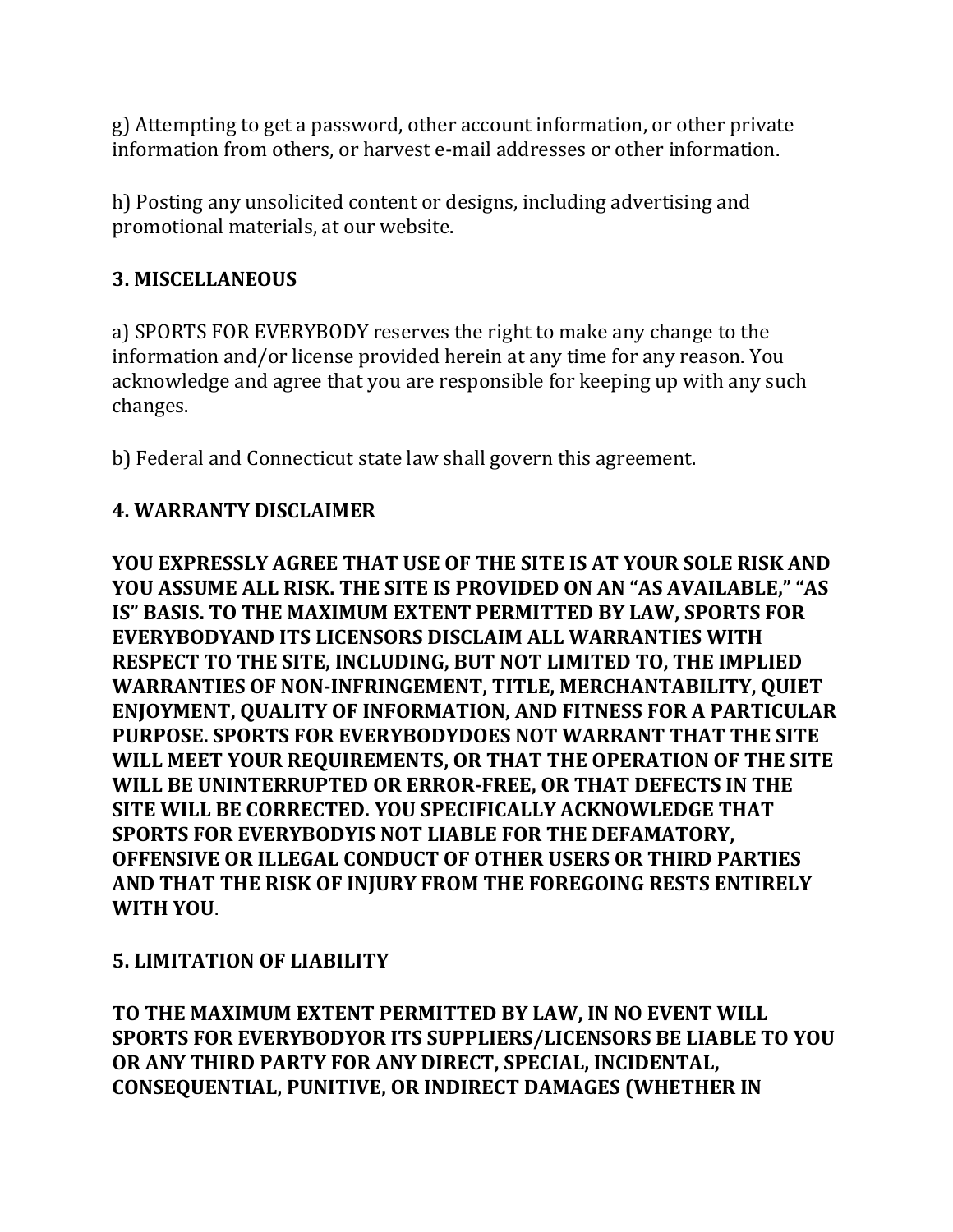CONTRACT, TORT (INCLUDING NEGLIGENCE), OR OTHERWISE), WHICH INCLUDE, WITHOUT LIMITATION, DAMAGES FOR PERSONAL INJURY, LOST PROFITS, LOST DATA AND BUSINESS INTERRUPTION, ARISING OUT OF THE USE OF, OR INABILITY TO USE, THE SITE, EVEN IF SPORTS FOR EVERYBODYHAS BEEN ADVISED OF THE POSSIBILITY OF SUCH DAMAGES. IN ANY CASE, THE ENTIRE LIABILITY OF SPORTS FOR EVERYBODYAND ITS SUPPLIERS/LICENSORS UNDER THESE TERMS OF SERVICE FOR ALL DAMAGES, LOSSES, AND CAUSES OF ACTION (WHETHER IN CONTRACT, TORT (INCLUDING NEGLIGENCE), OR OTHERWISE) IS LIMITED TO THE AMOUNT PAID BY YOU, IF ANY, FOR ACCESS TO THE SITE.

Some states do not allow the exclusion of incidental or consequential damages, or the limitation on how long an implied warranty lasts, so some of the above may not apply to you.

## 6. OTHER DISCLAIMERS

- The Site and the information contained herein is provided for informational and educational purposes only, and could include technical inaccuracies or typographical errors.
- Information on the Site is provided with the understanding that SPORTS FOR EVERYBODY is not rendering professional advice or recommendations. You should not rely on any information on these pages to replace consultations with qualified professionals to meet your individual needs.
- This publication is distributed internationally and may contain references to other SPORTS FOR EVERYBODY members internationally. These references do not imply that SPORTS FOR EVERYBODYU.S. or another member intend to announce or provide the programs, products, or services in your country. All questions about the SPORTS FOR EVERYBODY in your country should be directed to the local SPORTS FOR EVERYBODY member organization in your country.

## 7. DIGITAL MILLENNIUM COPYRIGHT ACT ("DMCA") NOTICE

SPORTS FOR EVERYBODY is committed to complying with copyright and related laws and requires all users of the Site to comply with these laws. Accordingly, you may not store any material or content or use or disseminate any material or content though the Site in any manner that constitutes an infringement of third-party intellectual property rights, including rights granted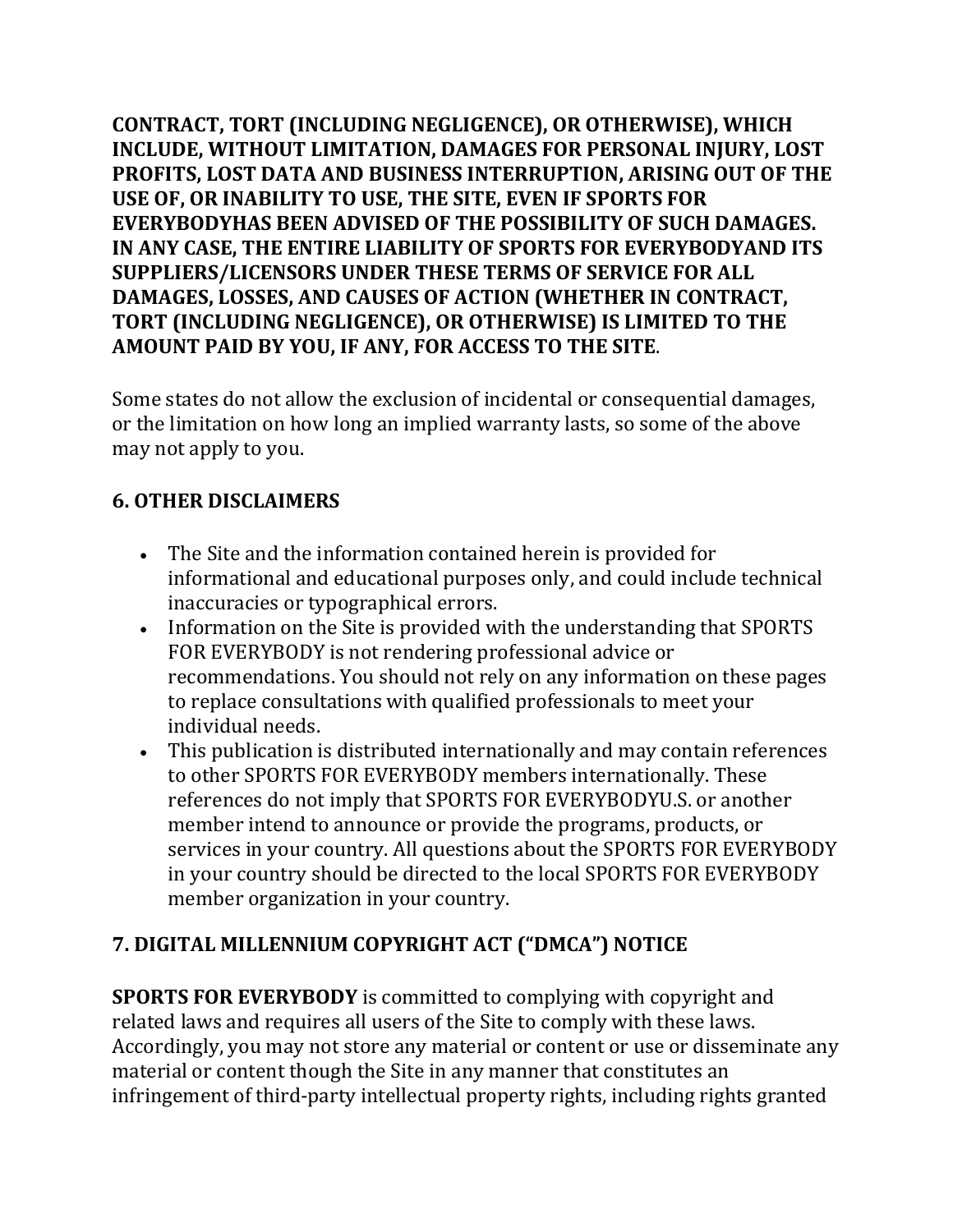by copyright law. Owners of copyrighted works who believe that their rights under copyright law have been infringed may take advantage of certain provisions of the Digital Millennium Copyright Act of 1998 (the "DMCA") to report alleged infringements. You may not post, modify, distribute, or reproduce in any way any copyrighted material, trademarks, or other proprietary information belonging to others without obtaining the prior written consent of the owner of such proprietary rights. It is the policy of SPORTS FOR EVERYBODY to terminate use privileges of any user who repeatedly infringes the copyright rights of others upon receipt of proper notification to SPORTS FOR EVERYBODY by the copyright owner or the copyright owner's legal agent.

If you feel that a posted message is objectionable or infringing, we encourage you to contact us immediately. Upon our receipt of a proper notice of claimed infringement under the DMCA, we will respond expeditiously to remove, or disable access to, the material claimed to be infringing and will follow the procedures specified in the DMCA to resolve the claim between the notifying party and the alleged infringer who provided the content in issue. The designated agent of SPORTS FOR EVERYBODY (i.e., the proper party) to whom you should address such notice is listed below.

If you believe that your work has been copied and posted using the Site in a way that constitutes copyright infringement, please provide our designated agent with the following information:

- an electronic or physical signature of the person authorized to act on behalf of the owner of the copyright or other intellectual property interest.
- a description of the copyrighted work or other intellectual property that you claim has been infringed.
- a description of where the material that you claim is infringing is located to permit us to locate the material.
- your address, telephone number, and email address.
- a statement by you that you have a good faith belief that the disputed use is not authorized by the copyright or intellectual property owner, its agent, or the law; and
- a statement by you, made under penalty of perjury, that the information contained in your report is accurate and that you are the copyright or intellectual property owner or authorized to act on the copyright or intellectual property owner's behalf.